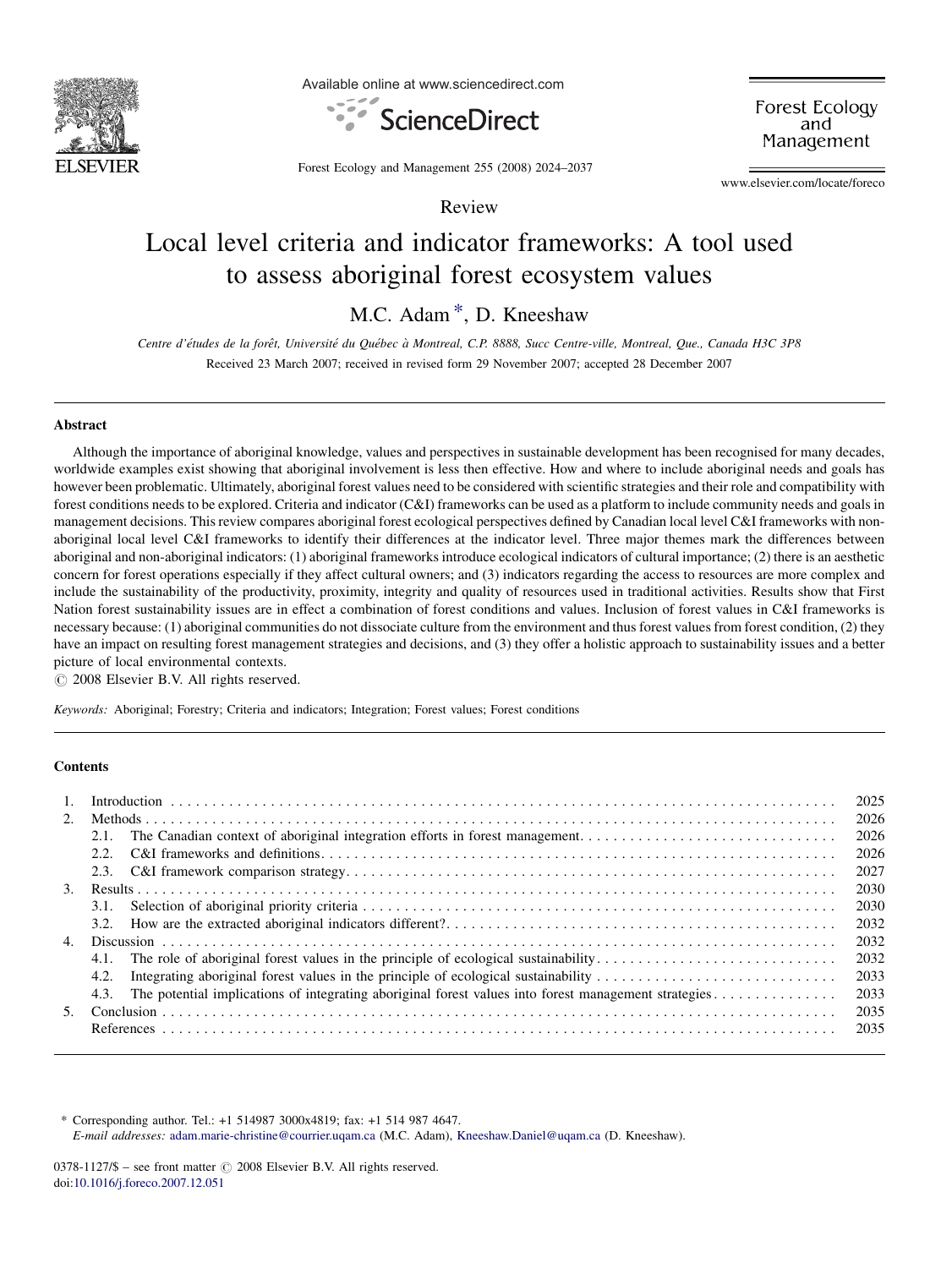# Inclusion of communities in forest resource development and conservation has been touted as a central component to achieve sustainable forest resource development [\(Clark and](#page-12-0) [Dickson, 2003](#page-12-0)). For example, community forestry projects worldwide ([Carabelli et al., 2007; Hartanto et al., 2002;](#page-12-0) [Lawrence et al., 2006; Mendoza and Prabhu, 2000\)](#page-12-0) have been initiated to decrease the marginality of resource dependent communities and increase the participation of local communities which are most affected, and can benefit from forestry decisions. The participation of local communities requires the interpretation of local needs and goals which can be difficult. Compounded with local contexts, cultural and worldview differences have rendered the integration of aboriginal communities especially problematic. Several initiatives with indigenous people's organisation have been made relating to traditional forest knowledge and development efforts [\(ICSU,](#page-12-0) [2002](#page-12-0)). However even today, failure to address the particular values and needs of aboriginal cultures in sustainable forest management is noted at the global level [\(Ross and Smith, 2002;](#page-13-0) [Natcher et al., 2005; NAFA, 1993; Parrotta and Agnoletti,](#page-13-0) [2007](#page-13-0)).

Specifically, aboriginal people feel very little control or influence on forest practices and on development initiatives (Bradshaw, 2003; Côté [and Bouthillier, 2002; Hawley et al.,](#page-12-0) [2004; Hickey and Nelson, 2005; Papatie, 2004](#page-12-0)). The degree of aboriginal influence varies worldwide. Problems range from unrecognised aboriginal resource rights and title in New Zealand ([Coombes, 2007](#page-12-0)); to lack of community participation, ineffective leadership and tenural security in India [\(Murali](#page-12-0) [et al., 2003\)](#page-12-0). Research efforts have attempted to understand the convergence and divergence of traditional knowledge versus science such that aboriginal perspectives and values can be better integrated ([Hawley et al., 2004; Ettenger et al., 2002;](#page-12-0) Moller et al., 2004; Lévesque and Montpetit, 1997; Davidson-[Hunt and Berkes, 2003\)](#page-12-0). Some studies have also reviewed partnerships between industry/government and aboriginal/ forest dependent communities in forestry to assess their involvement in management decisions [\(Bhattacharya and](#page-12-0) [Basnyat, 2003; Murali et al., 2003; Hickey and Nelson,](#page-12-0) [2005; Ross and Smith, 2002; Natcher et al., 2005; Sherry et al.,](#page-12-0) [2005](#page-12-0)). However, the above research efforts have only served to justify the importance of aboriginal perspectives and the need for ongoing efforts towards effective community management ([Sheppard and Meitner, 2005; Lewis and Sheppard, 2006;](#page-13-0) [Parrotta and Agnoletti, 2007](#page-13-0)). Worldwide examples indicate that present aboriginal engagement in management is less then effective, and increased and broader aboriginal participation is necessary.

Where and how to include aboriginal forest values and needs has been problematic. The use and compatibility of aboriginal forest values with scientific strategies measuring forest conditions has been difficult. More specifically, the incorporation of local forest development goals implies the inclusion of local knowledge, opinions and values in management decisions along the side of science and technology regarding forest conditions ([Turnhout et al., 2007; Clark and Dickson, 2003;](#page-13-0) [Wu, 2006\)](#page-13-0). Criteria and indicators (C&I) frameworks serve as the medium within which social values merge with scientific knowledge of environmental conditions to monitor and influence trends in forest practices ([Hartanto et al., 2002\)](#page-12-0). In fact, development of C&I has been the most popular method to conceptualize, evaluate and implement sustainable forest management [\(Woodley et al., 1999; Bass, 2002\)](#page-13-0) as more than 150 countries have developed their own specific sets (Castañeda, 2000; Holvoet and Muys, 2004). Although C&I frameworks offer a platform to include community needs and goals, to date they have been criticised for not fully identifying culturally important landscapes as central considerations for future management decisions ([Parrotta and Agnoletti, 2007\)](#page-13-0). Efforts to include aboriginal ecological issues and environmental values would confront the compatibility issues of aboriginal forest values. However, studies on these issues have been limited.

The reasons for which aboriginal ecological issues and environmental values have been overlooked in C&I are twofold. First, some research findings show that aboriginal ecological needs and goals correspond well to non-aboriginally developed sustainability frameworks. In Canada, [Sherry et al.](#page-13-0) [\(2005\)](#page-13-0) found a high correspondence between Tl'azt'en (aboriginal groups in BC, Canada) principles of ecological sustainability and the Canadian Council of Forest Ministers' (CCFM) template, Local Unit Criteria and Indicators Development (LUCID) test, and the Centre for International Forestry Research (CIFOR) generic template. Also, while studying indigenous cultural techniques to manage harvest, [Moller et al.](#page-12-0) [\(2004\)](#page-12-0) concluded that there is a surprising level of agreement between science and traditional ecological knowledge. Second, there is concern that inclusion of aboriginal holistic perspectives in ecological standards will lead to qualitative indicators which are viewed as difficult to measure and apply to forestry prescriptions ([Rollins et al., 2001; McCool and Stankey, 2001\)](#page-13-0). According to [Kneeshaw et al. \(2000\)](#page-12-0), the nature of indicators must be scientific, linked to forest management and quantifiable. To these authors, integrating the holistic aboriginal environmental perspectives is a challenge due to difficulties in defining aboriginal ecological frameworks for appropriate use in decision making.

However, a large pool of researchers also believe that scientific frameworks such as C&I frameworks used today, illustrate natural ecosystems as discrete and hierarchical categorizations as opposed to connections and continuous gradations ([Bunnell and Huggard, 1999\)](#page-12-0). They believe this to be a reductionist approach to science and framework development preventing effective information sharing and communication among aboriginal communities and forest managers. Researchers have also found difficulties translating aboriginal values into this hierarchical system of frameworks due to holistic patterns of aboriginal worldviews ([Parrotta and](#page-13-0) [Agnoletti, 2007](#page-13-0)). Some aboriginal communities believe that there is no separation between society and individual, culture and nature, nor society and environment [\(Davidson-Hunt and](#page-12-0) [Berkes, 2003](#page-12-0)). There are conflicts regarding the role of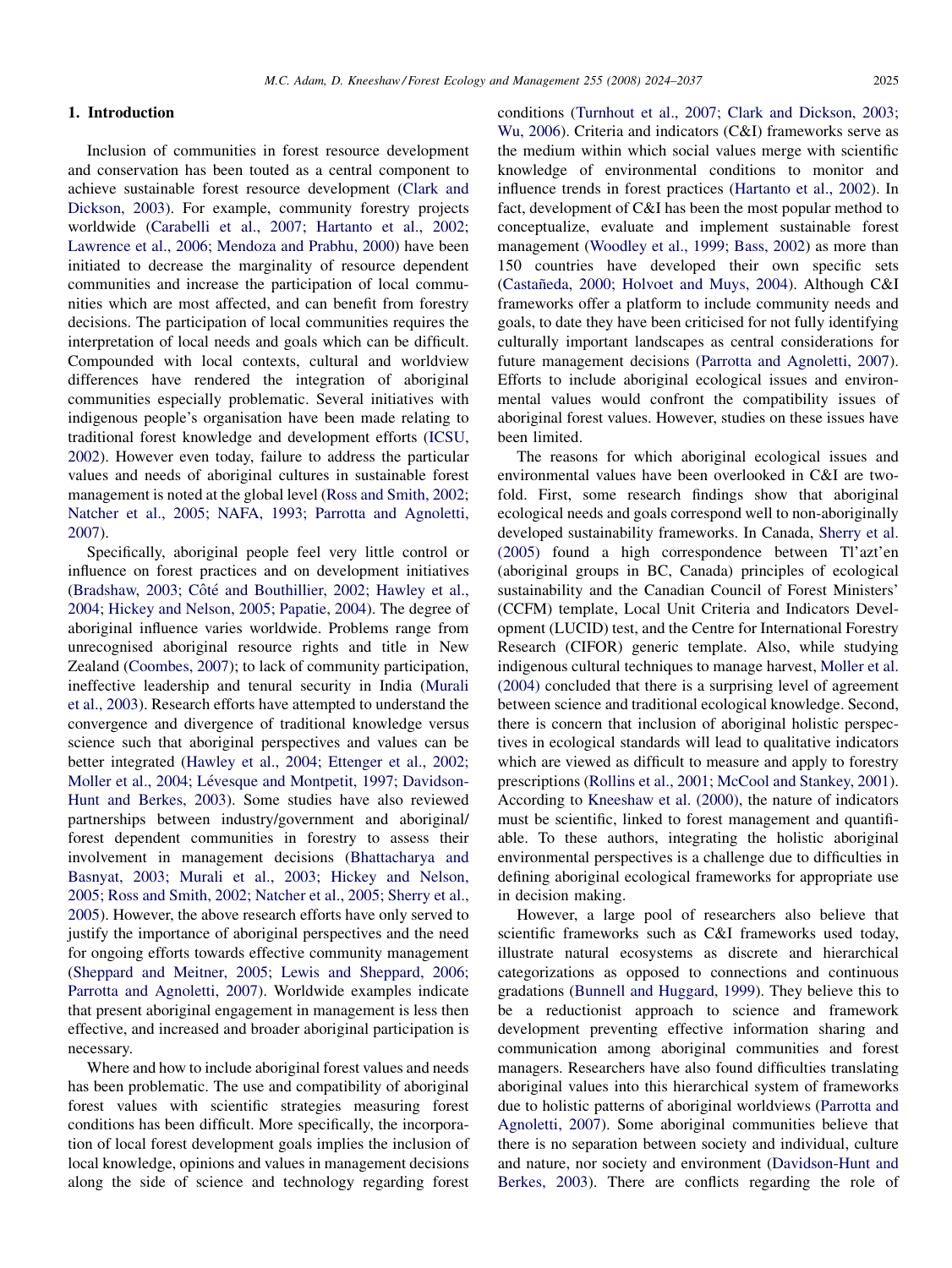aboriginal environmental perspectives in ecological frameworks which need to be resolved to be able to contribute to aboriginal interests for increased involvement and respect in forest management.

This study will review ecologically related C&I as an expression of aboriginal environmental values and ecological parameters to answer the following questions:

- Do aboriginal indicators differ from non-aboriginal indicators in the principle of ecological sustainability? It is presumed that understanding these differences will show the importance of aboriginal forest values and environmental perspectives, as well as the necessary changes which need to occur in forest management decisions.
- How are the aboriginal indicators different in terms of their nature (quantifiable or qualifiable) and role in frameworks? The nature of these indicators as a function of good ecological standards of sustainable forest management indicators ([Kneeshaw et al., 2000](#page-12-0)) will help determine whether they can be included in frameworks.
- Will aboriginal indicators have an effect on forest management strategies and decisions?

Ultimately, this comparison will seek to understand differences between aboriginal and non-aboriginal needs and goals using indicators of ecological sustainability.

# 2. Methods

This review will compare aboriginal versus non-aboriginal indicators of ecological sustainability in one region (Canada) and at the local level of application of C&I frameworks. These limits have been imposed to avoid differences attributed to the global context [\(Holvoet and Muys, 2004\)](#page-12-0).

# 2.1. The Canadian context of aboriginal integration efforts in forest management

In Canada, 80% of aboriginal communities are located in productive regions of the boreal and temperate forests ([Hickey](#page-12-0) [and Nelson, 2005\)](#page-12-0) and are faced with forestry operations near or on their traditional lands. Their presence in such areas offers a social context justifying the need for their consideration in the study of sustainability. [Gladu and Watkinson \(2004\)](#page-12-0) mention that ''through their forest practices, their unique connections to the land and their local and traditional knowledge, aboriginal people of Canada can contribute significantly to sustainable forest management.'' Furthermore, legislative mandates exist recognizing aboriginal forest goals, access, and participation in forest management ([Ross and Smith, 2002](#page-13-0)). ''The involvement of indigenous peoples in the management process is being recognised as both an unrelinquished right (e.g., Report of the Royal Commission of Aboriginal Peoples in Canada 1997), as well as a necessary factor in achieving sustainable environments (e.g., Brundtland 1987) ...'' [\(Natcher and Hickey, 2002\)](#page-12-0). In light of their vested interests and rights in forest management, the integration of aboriginal people to forestry decisions is nationally recognised. Development of forest management based on aboriginal ecosystem perspectives is necessary to help decision makers assume the responsibility of Canadian legislation and mandates.

#### 2.2. C&I frameworks and definitions

A few aboriginal communities in Canada have begun the process of defining local level C&I frameworks.

Local level framework: A set of objectives and actions defined by a community to respond to and monitor potential forest management development efforts in their land such that they will be sustainable. It serves as a platform for dialogue between the community and managers.

The following aboriginally defined frameworks were used for this comparison: Little Red River Cree Nation (LRRCN) ([Natcher and Hickey, 2002\)](#page-12-0); Tl'azt'en local level C&I of John Prince Research Forest (JPRF) [\(Sherry et al., 2005](#page-13-0)); Waswanipi Cree Model Forest [\(Canadian model forest network, 2000\)](#page-12-0); Objectifs de Protection et Mise en Valeur des Premières Nations (OPMVPN) forestry toolbox ([Assembly of the](#page-11-0) [aboriginals of Quebec and Labrador, 2004\)](#page-11-0); and the forest ecosystem strategy plan for the Innu in Labrador district 19 ([Crown Five Year Strategy Plan, 2002](#page-12-0)) ([Fig. 1](#page-3-0)). These aboriginal C&I frameworks were chosen for comparative purposes because:

- The criteria and indicators were selected by aboriginal communities living on and from the forest.
- The frameworks demonstrated local level ecological indicators (either as indicators, critical elements, forestry objectives or local values).
- Frameworks approached the issue of ecological sustainability which encompassed the following issues within their criteria: ecosystem and species diversity and function; access to resources; and recognition and respect for aboriginal roles in sustainable forest management.

These frameworks were compared to non-aboriginally defined local level C&I frameworks: North American Test of Criteria and Indicators of sustainable forestry framework derived from the CCFM and CIFOR [\(Woodley et al., 1999](#page-13-0)); and Forest Stewardship Council (FSC) Canada Working Group National Boreal Standard [\(Forest Stewardship Council Canada](#page-12-0) [Working and Group, 2004\)](#page-12-0).

It should be noted that each framework operated within its own C&I hierarchy and category definition. The multiple definitions for C&I render framework comparisons difficult so the following definitions were used for this study:

Criterion: Category of conditions or processes by which sustainable forest management may be assessed ([Canadian](#page-12-0) [Council of Forest Ministers, 1995\)](#page-12-0). This study particularly looked at concerns directly or indirectly pertaining to the following criteria: ecosystem function and diversity, land-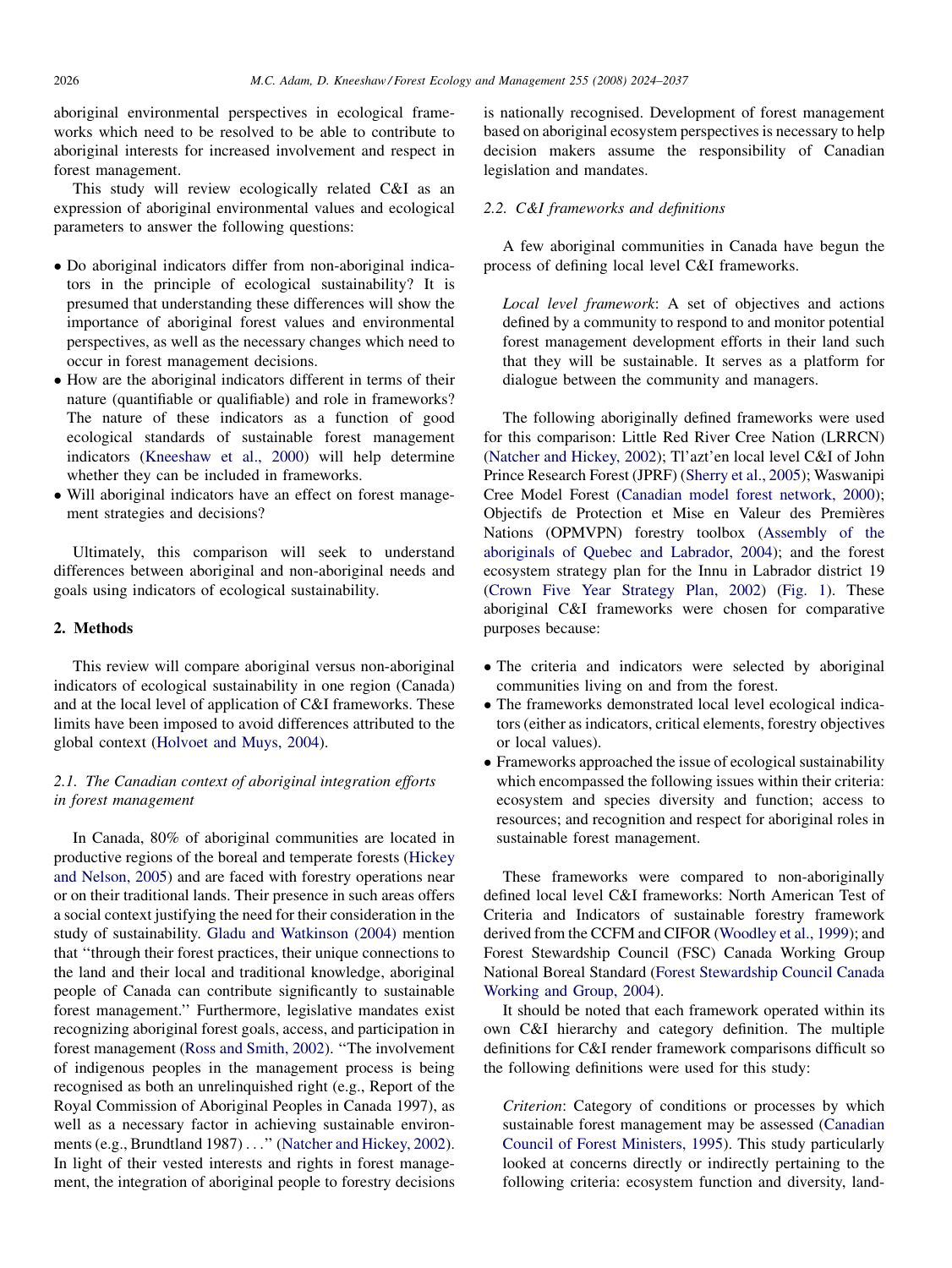<span id="page-3-0"></span>

Fig. 1. Aboriginal populations and forested areas (atlas.nrcan.gc.ca) and origins of the aboriginally defined local level criteria and indicator frameworks. Note: The frameworks which were not included on this map were developed for application at the local level but without a particular community in mind (FSC, the North American Test of Criteria and Indicators of sustainable forestry framework, and OPMVPN).

scape patterns, native species diversity, incidence of disturbance and stress, genetic diversity and physical environmental factors.

Indicator: Definition of quantifiable or qualifiable variables which can be measured and described.

Verifiers: Variables which, when observed periodically demonstrate trends. Verifiers vary regionally according to ecosystem and social situations.

Due to the regionality of compared C&I frameworks, objectives and desired trends are included within criterion and indicators. Table 1 shows the hierarchy of each framework and how the criteria, indicator and critical local values used in this study compare.

#### 2.3. C&I framework comparison strategy

Comparison between aboriginal and non-aboriginal C&I frameworks occurred in many steps. It is important to note that issues covered and methods of C&I development varied amongst frameworks. Differences in the development of frameworks may lead to variability of themes and organisation of issues covered within-and-amongst aboriginal versus nonaboriginal frameworks. [Tables 2 and 3](#page-4-0) describe important framework differences noted to appropriately set the context of comparison. Comparability of C&I used in this study were thus carefully evaluated. First, all C&I were translated to fit a common framework hierarchy. Second, each criterion was assessed to ensure that they could be compared across frameworks. Third, different aboriginal ecological indicators were extracted and their nature identified.

Indicators were grouped and translated according to C&I defined in [Table 4](#page-5-0). Some frameworks included criteria specific to aboriginal issues. The following three criteria were extracted from these framework sections and included for comparison in order to consider all criteria relevant to aboriginal issues of ecological sustainability: forest management provides ongoing access to resources; recognition and respect for aboriginal roles in sustainable forest management (aboriginal rights, treaty rights and aboriginal values); and preserving the aesthetic quality of the area (sites of particular vocation, hunting grounds) for its enjoyability, visual framework and to diminish negative visual impacts of forestry operations.

Distribution of indicators across the ecological criteria framework developed in [Table 4](#page-5-0) was assessed to ensure their comparability. This comparison assumes that a criterion is an

Table 1

Hierarchy used for comparing aboriginal and non-aboriginal frameworks and its equivalence to the compared C&I frameworks

| Hierarchy<br>used for<br>comparison | Amalgamation of C&I<br>appropriate for the<br>North American test | Tl'azt'en<br>C&I, AFPP                         | Little Red River<br>Cree Nation<br>(LRRCN)        | <b>OPMVPN</b><br>forestry<br>$to$ olbox $1a$ | FSC boreal<br>standard              | Waswanipi<br>Cree Model<br>Forest | Forest ecosystem<br>strategy plan for forest<br>management district 19 <sup>1b</sup> |
|-------------------------------------|-------------------------------------------------------------------|------------------------------------------------|---------------------------------------------------|----------------------------------------------|-------------------------------------|-----------------------------------|--------------------------------------------------------------------------------------|
| Criterion<br>Indicator<br>Verifiers | Criterion<br>Indicator                                            | Criterion<br>Indicator<br>Critical local value | Critical element<br>Indicator<br>Local value/goal | <b>Objectives</b>                            | Criterion<br>Indicator<br>Verifiers | Criterion Goal<br>Indicator       | <b>Objectives</b><br>Actions<br>Specific                                             |

The objectives (1a) and actions (1b) were considered as indicators. These were grouped by theme and a criteria and indicator were defined for each group.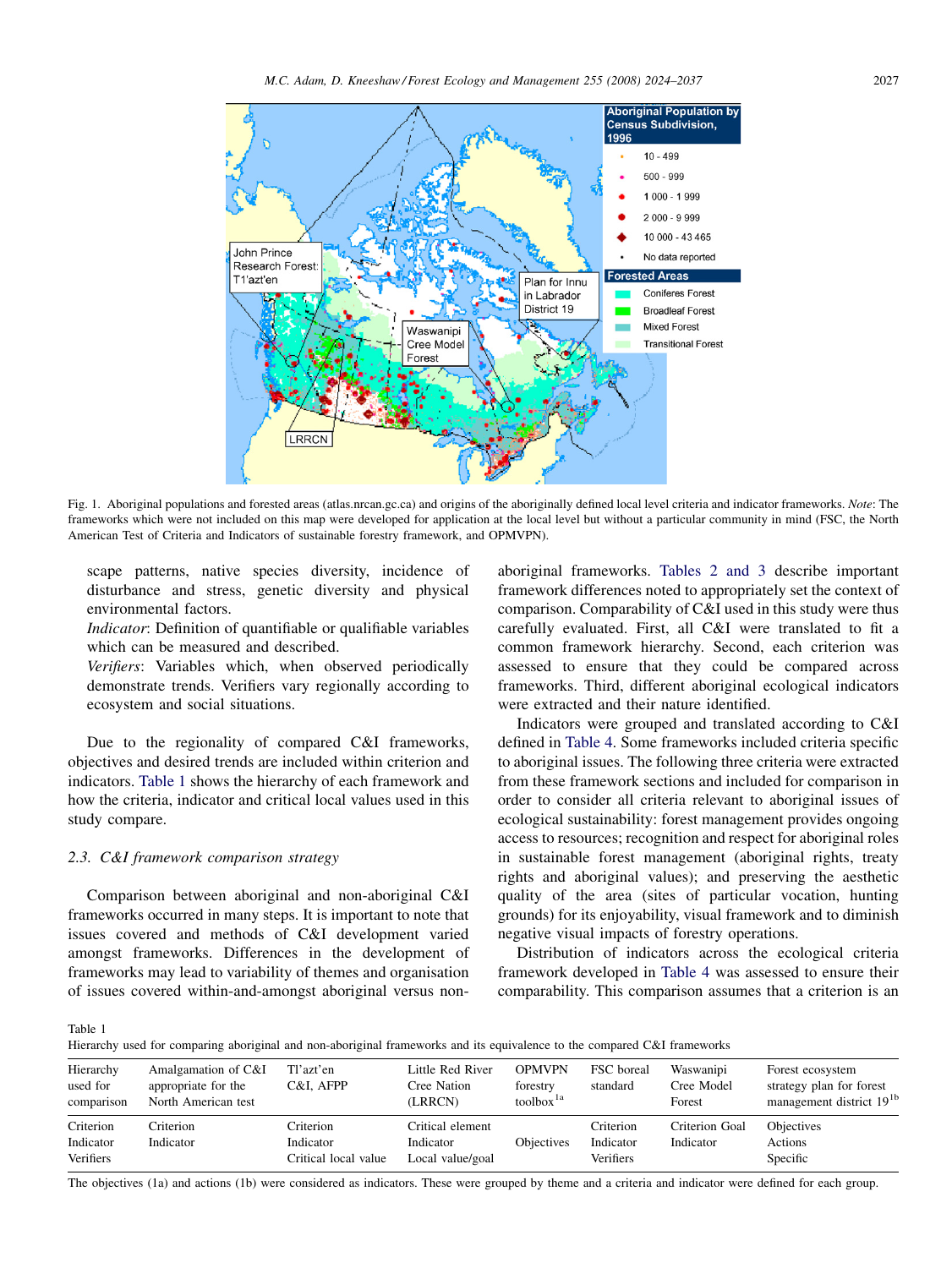### <span id="page-4-0"></span>Table 2 Background information on the origins of the Aboriginally defined C&I frameworks used in this study

|                                                                        | Waswanipi Cree Model<br>Forest (WCMF)                                                                                                                                                                                                                                     | Tl'azt'en C&I, AFPP                                                                                                           | OPMVPN forestry toolbox                                                                                                                                                                                                                                           | Little Red River<br>Cree Nation (LRRCN)                                                                   | Forest ecosystem strategy plan<br>for forest management district<br>19 (2003-2023)                                                                                                                                                                                                              |
|------------------------------------------------------------------------|---------------------------------------------------------------------------------------------------------------------------------------------------------------------------------------------------------------------------------------------------------------------------|-------------------------------------------------------------------------------------------------------------------------------|-------------------------------------------------------------------------------------------------------------------------------------------------------------------------------------------------------------------------------------------------------------------|-----------------------------------------------------------------------------------------------------------|-------------------------------------------------------------------------------------------------------------------------------------------------------------------------------------------------------------------------------------------------------------------------------------------------|
| Purpose of efforts                                                     | "Maintain and enhance the<br>quality of the area within the<br>boundaries of the WCMF<br>which is known as Eeyou<br>Istchee, to benefit aboriginal<br>and other users and to assure<br>the economic, social and<br>cultural development of the<br>Waswanipi First Nation" | "Integrate and enhance"<br>traditional and scientific<br>approaches to understanding<br>human relationships<br>with the land" | Define sustainable development<br>strategy based on aboriginal<br>preoccupations                                                                                                                                                                                  | Better understand the<br>interface between<br>community members<br>and their environment                  | "To create an ecosystem-based<br>forest management plan for<br>Labrador that protects ecological<br>and cultural integrity, productive<br>capacity, resiliency and biodiversity<br>while advancing economic<br>opportunities for the sustainable<br>development of forest-based<br>industries." |
| Type of management<br>agreement (year)                                 | Model forest Canada led by<br>aboriginal people (1997)<br>but initiated by the<br>government model forest<br>project <sup>a</sup>                                                                                                                                         | Co-management experiment<br>between the University of<br>Northern British Columbia<br>and Tl'azt'en band<br>members (1999)    | Department of Indian Affairs<br>and Northern development who<br>began a national consultation<br>process on sustainable development<br>among First Nation and the<br>Inuit (1996) which was taken<br>over by the Assembly of First<br>Nations Ouebec and Labrador | Cooperative resource<br>management with<br>Government of<br>Alberta (1991)                                | Forest process agreement between<br>the province of Newfoundland and<br>Labrador with the Innu Nation<br>(2001) which led to the Forest<br>ecosystem strategy plan and Five<br>year operating plan                                                                                              |
| # Criteria/# indicators<br>$(incomplete/complete)^b$<br>C&I principles | 4/69 (complete and inspired<br>by CCFM)<br>Ecological, economic,                                                                                                                                                                                                          | 17/52 and 143 critical local<br>values (complete)<br>Decision-making, social,                                                 | 50/160 (incomplete and not<br>initially intended as C&I)<br>Objectives and actions required                                                                                                                                                                       | 6/62 (incomplete)<br>Management, community                                                                | 21/147 (complete but not initially<br>intended as C&I)<br>Ecological landscapes, cultural                                                                                                                                                                                                       |
|                                                                        | decision-making and social                                                                                                                                                                                                                                                | economic, management<br>and ecological                                                                                        | for various types of First Nation<br>territories (ancestral, community,<br>family, hunting and trapping<br>territory)                                                                                                                                             | access and protection of<br>land, treaty rights, traditional<br>practice, economic and<br>decision-making | landscapes, economic landscapes,<br>ecological research and monitoring,<br>cultural research and monitoring                                                                                                                                                                                     |
| References                                                             | Canadian model forest<br>network (2000), Gladu<br>and Watkinson (2004)                                                                                                                                                                                                    | Sherry et al. (2005), Karjala<br>et al. (2004), Karjala and<br>Dewhurst (2003), Grainger<br>et al. (2006)                     | Assembly of the First Nations<br>of Quebec and Labrador<br>(2004), First Nation of Québec<br>and Labrador sustainable<br>development institute (2006)                                                                                                             | Hickey and Nelson (2005),<br>Natcher and Hickey (2002),<br>Natcher et al. (2005)                          | Crown Five Year Operating Plan<br>Forest Management District 19A<br>(2002), Crown Five Year Strategy<br>Plan Forest Management District<br>19A (2002)                                                                                                                                           |

<sup>a</sup> All other C&I efforts were initiated by the aboriginal communities.<br><sup>b</sup> Complete frameworks include social, economic and ecological principles in the framework (otherwise the framework is considered incomplete).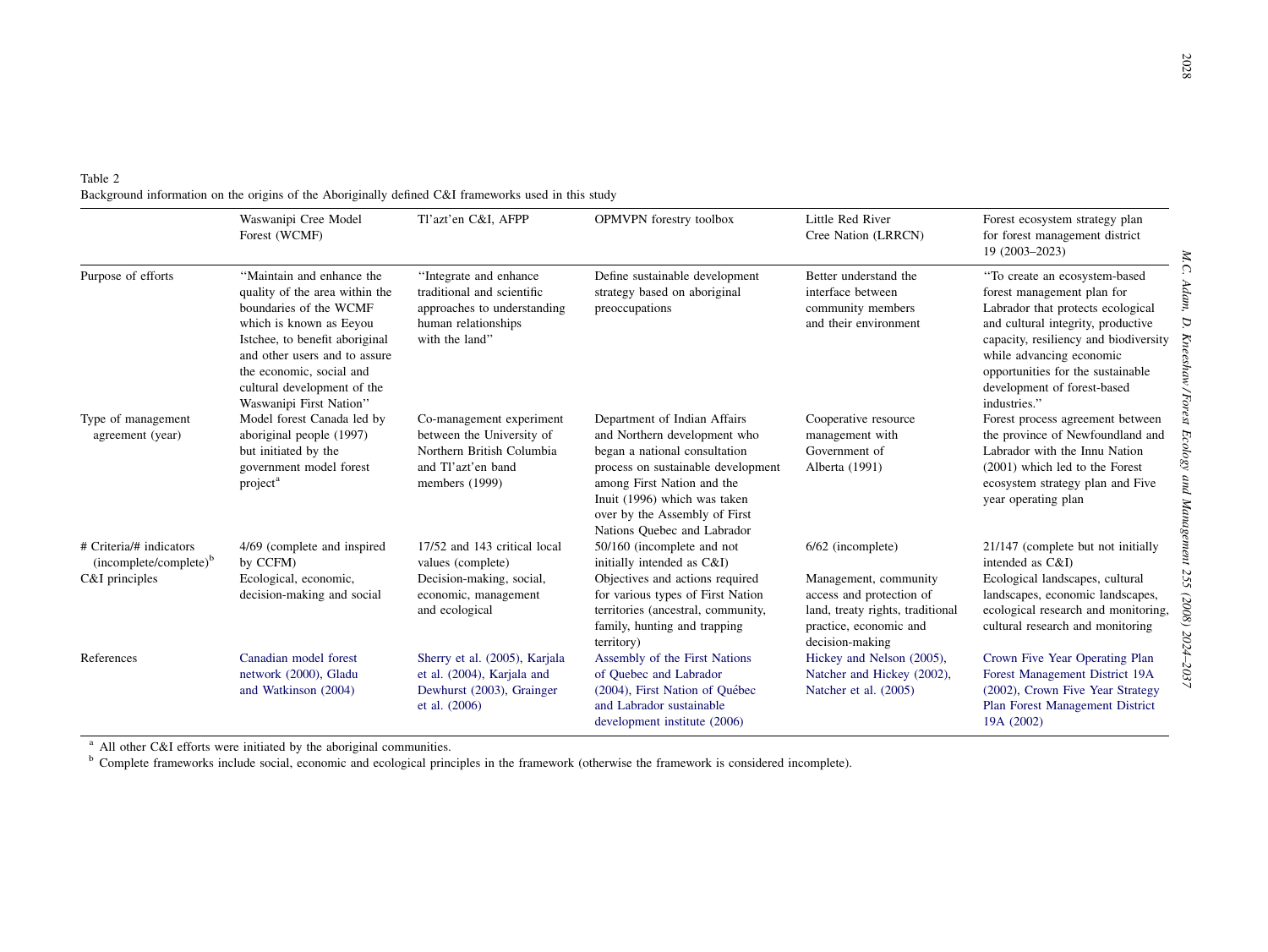<span id="page-5-0"></span>Table 3 Background information on the non-aboriginally defined C&I frameworks used in this study

| To test the use and relevance of criteria and indicators for the<br>concept of sustainability at the local management unit level                                                                                                                                                                                                                                                                                                                                                                                                                                                                         | To serve as a basis for certifying forests<br>within the Canadian boreal forest. Mission:                                                                                                                                                                                                                                                                                                                                                                                                                      |
|----------------------------------------------------------------------------------------------------------------------------------------------------------------------------------------------------------------------------------------------------------------------------------------------------------------------------------------------------------------------------------------------------------------------------------------------------------------------------------------------------------------------------------------------------------------------------------------------------------|----------------------------------------------------------------------------------------------------------------------------------------------------------------------------------------------------------------------------------------------------------------------------------------------------------------------------------------------------------------------------------------------------------------------------------------------------------------------------------------------------------------|
|                                                                                                                                                                                                                                                                                                                                                                                                                                                                                                                                                                                                          | To promote environmentally appropriate,<br>socially beneficial, and economically viable<br>management of the forests of Canada through<br>standards and their application".                                                                                                                                                                                                                                                                                                                                    |
| A team of experts evaluated and reviewed the following C&I<br>national level frameworks: (1) those that emerged from the<br>CIFOR Phase I synthesis; (2) CIFOR's basic assessment guide<br>for human well-being; (3) Canadian Council of Forest Ministers<br>(CCFM) Criteria and Indicators of Sustainable Forest management<br>in Canada (which are similar, but not the same as, the Montreal<br>Process—see following paragraph); (4) local/regional indicators<br>including the Idaho Forest Practices Act; and, (5) the Greater<br>Fundy Ecosystem Guidelines developed for the Fundy Model Forest. | The framework was developed by the FSC<br>Canada Working group composed of eight<br>elected members representing the aboriginal,<br>environmental, economic and social sectors;<br>the FSC Boreal Coordinating committee; and<br>provincial/territorial initiatives. The framework<br>is guided by the following: "Vision: Healthy<br>forests providing an equitable sharing of<br>benefits from their use while respecting<br>natural forest processes, biodiversity and<br>harmony amongst their inhabitants |
| 20/57 Covering ecological, economic, decision-making and social<br>sustainability; and can be applied at the local level (complete).                                                                                                                                                                                                                                                                                                                                                                                                                                                                     | 102/201 Covering ecological, economic,<br>decision-making and social sustainability<br>(complete).<br>FSC (2004)                                                                                                                                                                                                                                                                                                                                                                                               |
|                                                                                                                                                                                                                                                                                                                                                                                                                                                                                                                                                                                                          | Woodley et al. (1999), Hoekstra et al. (1998)                                                                                                                                                                                                                                                                                                                                                                                                                                                                  |

<sup>a</sup> Complete frameworks include social, economic and ecological principles in the framework (otherwise the framework is considered incomplete).

issue for which the number of indicators included reflects a degree of reflexion. A lack of indicators in one criterion prevents comparisons. More specifically, few indicators may reflect gaps in the reflexion made for the criteria because a complete C&I framework (one which covers all sustainability issues from social, economic to ecological) was not developed by all groups. However, it does not necessarily mean a lack of interest in the issue. On the other hand, a high number of indicators within a criterion shows a high level of reflexion on the issue, and the criterion is viewed as a priority and can be extracted for further comparison of its indicators.

Based on the extracted criteria, all indicators were listed and compared to see whether they were covered, not covered or partially covered across C&I frameworks. Indicators which were

Table 4

Criteria and relevant themes for indicators used as a base for comparison of frameworks

| Criteria                                                                                                                                                                                                                                      | Extracted indicator themes                                                                                                                                                                                                 |
|-----------------------------------------------------------------------------------------------------------------------------------------------------------------------------------------------------------------------------------------------|----------------------------------------------------------------------------------------------------------------------------------------------------------------------------------------------------------------------------|
| Ecosystem function is maintained                                                                                                                                                                                                              | Quality (aquatic, forest, etc), river buffers, fragile and special ecosystems,<br>regeneration, refuge habitats, structure, productivity, down and coarse woody<br>debris, rehabilitation and restoration of damaged sites |
| Landscape patterns support native populations                                                                                                                                                                                                 | Corridors, fragmentation, protection of refuge habitats and structure and<br>their spatial distribution, spatial distribution (habitat, residual forest,<br>cover, cut blocks, roads, ), forest cover                      |
| Native species diversity is maintained                                                                                                                                                                                                        | Number of species and their habitat when a specific species is mentioned,<br>vegetative or faunal classification, protected areas, and species interrelationships                                                          |
| Ecosystem diversity is maintained                                                                                                                                                                                                             | Age structure, ecosystem types, structural classes, forest conversion,<br>representation of special sites, selection of protected areas                                                                                    |
| Incidence of disturbance and stress                                                                                                                                                                                                           | Stability, erosion, fire, noise, pollution, environmental impact assessment,<br>damage by harvesting. Includes human and natural disturbance, stress and pollution                                                         |
| Genetic diversity is maintained                                                                                                                                                                                                               | Exotic species, population size and connectivity, reproduction, gene frequencies                                                                                                                                           |
| Physical environmental factors                                                                                                                                                                                                                | Physical integrity, microclimates, soils, ecosystem events                                                                                                                                                                 |
| Forest management provides ongoing access to the resource                                                                                                                                                                                     | Access, proximity (distribution), quality, ownership, fair and secure use rights,<br>subsistence, non timber forest products, conflict resolution over use rights                                                          |
| Recognition and respect for Aboriginal roles in sustainable<br>forest management (Aboriginal rights, Treaty rights and<br>aboriginal values)                                                                                                  | Cultural geography, socio-ecological roles, artifacts, environmental impact<br>assessments on values, compensation over traditional ecological knowledge                                                                   |
| Preserving the aesthetic quality of the area (sites of particular<br>vocation, hunting grounds and landscape) for the enjoyability<br>of the area, its visual framework and to diminish the negative<br>visual impacts of forestry operations | Trap-lines, cultural sites, managed sites                                                                                                                                                                                  |

The first 7 rows refers to the criteria of ecological sustainability, while the 8–10 includes criteria which were specific to First Nation issues and/or frameworks. Extracted indicator themes are general terms used to describe the indicators found in the frameworks and allowed them to be pooled together within one criteria or another.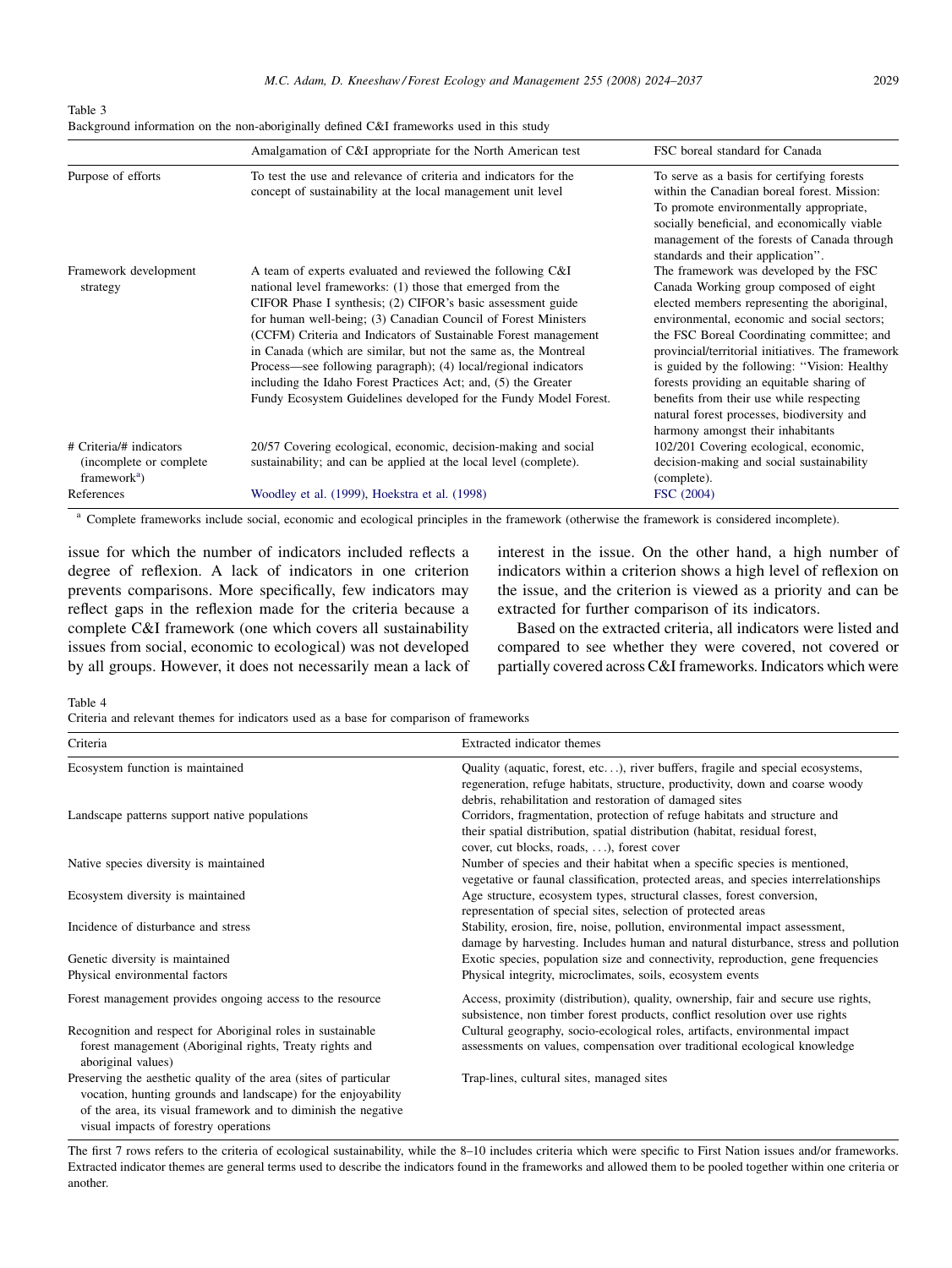neither covered by FSC nor the North American test of criteria and indicators of sustainable forestry framework were defined as different aboriginal indicators. This difference is limited to the principle of ecological sustainability and the three criteria which were added for this study. The contrary (indicators not included in aboriginal frameworks but included in the FSC and the North American test of C&I) was not found in this comparative study. The indicators were then evaluated as either being expressions of forest values which are influenced by concerns for community and cultural sustainability, or forest conditions influenced by ecological concerns as dictated by science.

Values are cultural ideas about desirable goals and appropriate standards for judging action ([Tindall, 2001](#page-13-0)). Forest values are expectations of what should be provided by forests ([Kneeshaw et al., 2000\)](#page-12-0).

Forest conditions are the results of forest management ([Kneeshaw et al., 2000\)](#page-12-0).

The different aboriginal ecological indicators were then discussed based on the study objectives to determine their difference, their nature and role, and how they affect forest management decisions.

## 3. Results

## 3.1. Selection of aboriginal priority criteria

Based on the distribution of indicators within the criteria shown in Fig. 2, the following criteria have been justified as priority for comparison in this study. The criterion for the maintenance of species diversity and landscape patterns consistently included more indicators in aboriginal than in non-aboriginal frameworks (Fig. 2). Although not very different than non-aboriginal frameworks, the ecosystem function and diversity criterion had the second most indicators of any of the evaluated criteria (Fig. 2). It is revealing that in combination, between 80 and 100% of aboriginally defined indicators fall within these two criteria, compared to 50 and 70% for nonaboriginal frameworks. These criteria are therefore seen as priority issues for ecological sustainability from aboriginal perspectives. When comparing indicator distribution from the more complete frameworks (the North American test, FSC, Waswanipi and Tl'axt'en frameworks), a higher percent distribution of indicators in the criteria pertaining to resource access and aboriginalland rights and aesthetics was foundin aboriginally defined frameworks (1 and 33% versus 1 and 6%). Complexity is shown by an increased amount of indicators per criterion thus demonstrating more issues which need to be resolved.

Some criteria level differences between aboriginal and nonaboriginal frameworks have been noted. Criteria such as genetic diversity, physical environmental factors, and incidence of disturbances and stress include fewer indicators in aboriginal than non-aboriginal frameworks (Fig. 2). Although many indicators do not surface within these criteria, they may still be important to aboriginal peoples. The indicators and their associated concerns could be found in other criteria. For example, a genetic concern such as genetic variability for population viability may have been expressed by aboriginal peoples as a concern for population distribution and availability. Aboriginal frameworks showed some concerns for species quality (in terms of resource access) and species health (found in the criterion for the maintenance of species diversity) which may in effect relate to genetic concerns. The ecological elements for concern in genetic diversity, physical environmental factors and disturbances seem to be expressed at a scale and within a perspective which is culturally defined. This exemplifies some of the challenges of including aboriginal worldviews into the sometimes reductionist and cartesian scientific ways. Results show some difficulty in introducing holistic aboriginal environmental perspectives to criterial hierarchical level of framework development. Therefore, room for cultural expression and hierarchical flexibility is needed within C&I frameworks to ensure that all issues are covered explicitly.

Based on the criteria identified in the previous paragraphs, the extracted aboriginal indicators are shown in [Table 5.](#page-7-0) Criteria of



Fig. 2. Percent distribution of indicators by ecological criteria and framework, with the agglomeration of indicators for the ecosystem and species criteria.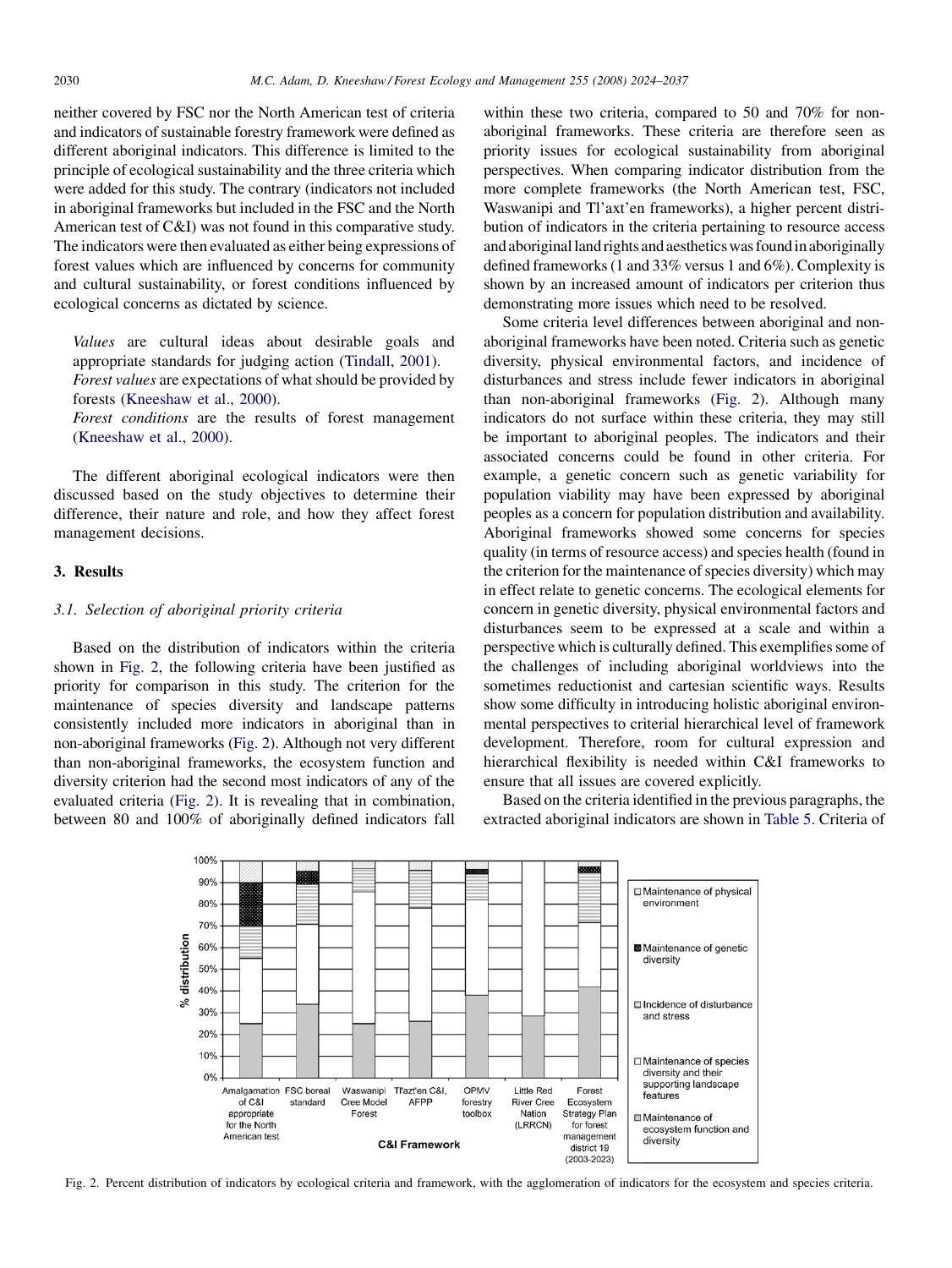<span id="page-7-0"></span>

| Table 5                                                                                                                                                     |
|-------------------------------------------------------------------------------------------------------------------------------------------------------------|
| Aboriginal indicators extracted from the principle of ecological sustainability ( $n = not covered$ , $p =$ partially covered, $y =$ covered by frameworks) |

| Criteria                                                              | Indicator                                                                                      | Amalgamation of<br>C&I appropriate<br>for the North<br>American test | FSC boreal<br>standard | Waswanipi<br>Cree Model<br>Forest | Tl'azt'en C&I,<br><b>AFPP</b> | <b>OPMVPN</b><br>forestry<br>toolbox | Little Red<br>River Cree<br>Nation<br>(LRRCN) | Forest ecosystem<br>strategy plan for<br>forest management<br>district 19 (2003-2023) |
|-----------------------------------------------------------------------|------------------------------------------------------------------------------------------------|----------------------------------------------------------------------|------------------------|-----------------------------------|-------------------------------|--------------------------------------|-----------------------------------------------|---------------------------------------------------------------------------------------|
| Maintenance of species<br>diversity and their<br>associated landscape | Use of traditional or community knowledge of<br>species occurrence, frequency and distribution | $\mathbf n$                                                          | p                      |                                   | $\mathbf n$                   | n                                    | n                                             | y                                                                                     |
|                                                                       | Protection of culturally important <sup>a</sup> species                                        | n                                                                    | n                      |                                   |                               |                                      |                                               |                                                                                       |
|                                                                       | Maintaining species diversity (biodiversity-<br>species interrelationship)                     | $\mathbf n$                                                          | n                      | p                                 | y                             | p                                    | $\mathbf n$                                   | n                                                                                     |
|                                                                       | Maximizing species availability                                                                | n                                                                    | n                      | p                                 | n                             |                                      | n                                             | n                                                                                     |
| Ecosystem function<br>and diversity                                   | Conservation of specific important habitats<br>and cultural sites                              | $\mathbf n$                                                          | p                      | $\mathbf n$                       | y                             | y                                    | y                                             | y                                                                                     |
|                                                                       | Favor the diversity of species composition,<br>and forest habitats                             | $\mathbf n$                                                          | n                      | y                                 | p                             |                                      | n                                             | y                                                                                     |
| Forest management<br>provides ongoing<br>access to resources          | Monitor new knowledge and changes in<br>traditional use patterns <sup>b</sup>                  | $\mathbf n$                                                          | p                      | V                                 | V                             | n                                    | n                                             | y                                                                                     |
|                                                                       | Protect hunting and trapping areas                                                             | n                                                                    | n                      | у                                 | y                             |                                      |                                               | p                                                                                     |
|                                                                       | Ensure the quality of resources                                                                |                                                                      | n                      |                                   | $\mathbf n$                   |                                      | p                                             |                                                                                       |
|                                                                       | Ensure the quality of the traditional<br>resource use activities <sup>c</sup>                  |                                                                      | n                      | $\overline{\mathbf{V}}$           | D                             |                                      |                                               | n                                                                                     |
|                                                                       | Ensure proximity of resources                                                                  | $\mathbf n$                                                          | n                      | y                                 | $\mathbf n$                   |                                      |                                               | $\mathbf n$                                                                           |
| Preserving the aesthetic<br>quality of the area <sup>d</sup>          | Diminish the negative visual impacts<br>of forestry operations                                 | n                                                                    | p                      | n                                 | n                             |                                      | n                                             | y                                                                                     |
|                                                                       | Consult with cultural owners to modify<br>operations such that they are acceptable             | $\mathbf n$                                                          | n                      | n                                 | n                             | n                                    | n                                             | y                                                                                     |

a Some species are viewed as important culturally, regardless of their regional status as either endangered or at risk.<br>
<sup>h</sup> This can also be expressed as a means to identify the economic versus cultural potential of the l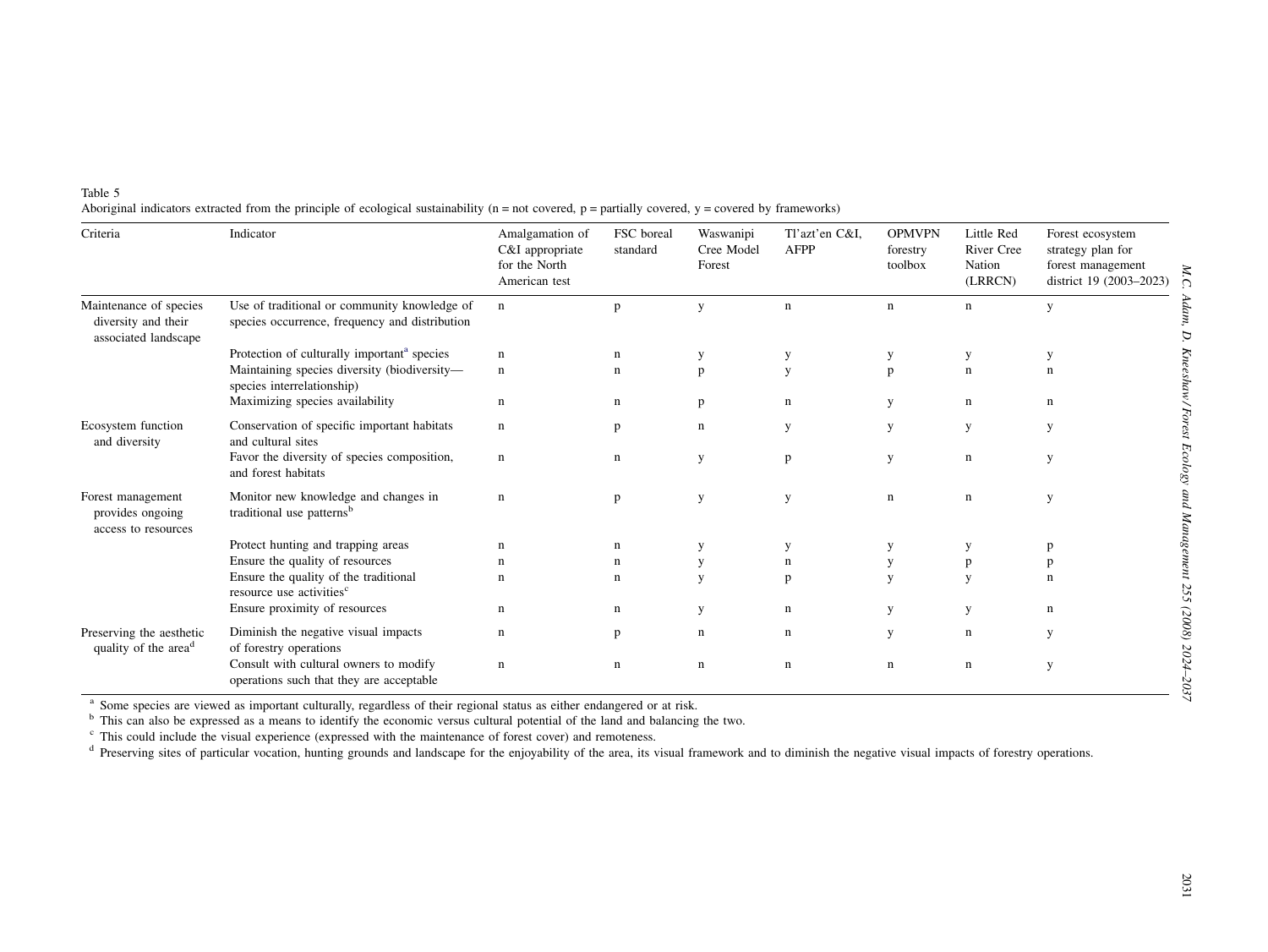ecological sustainability are ordered by those which include the most-to-least aboriginal indicators which are different:

- preserving the aesthetic quality of the area (sites of particular vocation, hunting grounds) for its enjoyability, visual framework and to diminish negative visual impacts of forestry operations;
- maintenance of species diversity and landscape patterns;
- forest management provides ongoing access to resources;
- maintenance of ecosystem function and diversity.

## 3.2. How are the extracted aboriginal indicators different?

Based on the extracted aboriginal indicators shown in [Table 5](#page-7-0), aboriginal indicators which differ from non-aboriginal frameworks in this study do not reflect issues pertaining to forest conditions. More specifically, they do not seem to raise ecological issues which have been overlooked by nonaboriginal frameworks. From this point of view, aboriginally defined ecological frameworks compared in this study correspond well to non-aboriginal ecological perspectives as mentioned by [Sherry et al. \(2005\)](#page-13-0) and [Moller et al. \(2004\).](#page-12-0)

Instead, the different aboriginal indicators extracted for comparison are culturally motivated reflecting community sustainability issues pertaining to ecology. Three major themes mark the differences between aboriginal and non-aboriginal indicators. First, aboriginal frameworks introduce indicators relating to culturally important species, habitats and ecosystems which are found in the criteria for maintenance of species diversity and landscape patterns, and maintenance of ecosystem diversity and function. More specifically, most non-aboriginal frameworks choose the species, their habitats and ecosystems to be maintained based on their ecological status. In the case of species diversity this could be species at risk, rare species, surrogate species, indicator species or keystone species. Aboriginal frameworks add the importance of certain forest habitats, species and cultural sites. Maintaining their availability and distribution is important to aboriginal communities regardless of their ecological role in maintaining diversity or ecosystem function. Second, there is an expressed aesthetic concern for forest operations especially if they affect cultural owners. More specifically, there is a marked concern for the enjoyability and maintenance of remoteness of cultural activities such as hunting, trapping or camping. Third, the criterion regarding access to forest resources seems consistently more complex in aboriginal frameworks. This criterion combines issues of resource sustainability with access sustainability to include indicators of productivity, proximity, integrity and quality for resources used in traditional activities.

### 4. Discussion

# 4.1. The role of aboriginal forest values in the principle of ecological sustainability

This review has shown that on a superficial level aboriginal and non-aboriginal frameworks are equivalent in terms of issues pertaining to forest conditions. However, there is a recurrent cultural nuance found in the different aboriginal indicators extracted in this study which is largely motivated by traditional activities such as trapping and hunting. This is consistent with other research showing that individual values are expressed through cultural and social meaning [\(Lawrence](#page-12-0) [et al., 2006\)](#page-12-0). Predominance of this cultural motivation is evidence that aboriginal ecological sustainability requires the increased inclusion of forest values. Inclusion of forest values with forest conditions reflects the notion that biological, cultural and historical landscapes are all associated in aboriginal frameworks. Categorization into ecological, social, and economic principles has resulted in the isolation of each issue, and problems in including issues of interdisciplinary nature. To isolate indicators of ecological sustainability as strict forest conditions within the science of ecology would be inappropriate and overly reductionist for aboriginal ecological perspectives.

The extracted aboriginal indicators may be found in other non-aboriginal principles and criteria and are therefore not unique to aboriginal frameworks. However, their location within frameworks can lead to differences in strategies used to resolve associated issues. For example, game species are culturally important species. Consequently, their habitats are culturally important and impose resource access issues for aboriginal peoples. Game species are thus included in three criteria of aboriginally defined frameworks reviewed in this study: maintenance of species diversity and associated landscape patterns, maintenance of ecosystem diversity and function, and maintenance of access to resources. In nonaboriginal frameworks, game species may be sufficiently included in the principle of sustainable economic and social benefits with subsequent indicators monitoring laws and economic benefits ([CCFM, 1995](#page-12-0)). The isolation of game species indicators within this principle will not resolve aboriginal requirements to ensure that forestry decisions do not impede on the sustainability of these species in their environment. More specifically, they do not account for game species distribution within areas of traditional practices, nor ensure habitat quality to maintain their populations, nor guarantee sustained access to areas which traditionally support these species. Contrary to framework requirements of horizontal consistency where elements of sustainable forest management should neither overlap nor be duplicated in frameworks ([Holvoet and Muys,](#page-12-0) [2004](#page-12-0)), we argue that each principle and criteria reflects a motive and strategy to resolve issues. The repetition of indicators within and across principles is important to ensure a better picture of associated resource issues. Strict isolation of forest values into criteria category in C&I frameworks does not account for their link to forest conditions. It is thus important to include both forest conditions and values within certain criteria to ensure that objectives are achieved. Aboriginal cultural nuances link with forest conditions and thus offer a better picture of local goals and objectives pertaining to aboriginal expectations when faced with forest practices.

The theory of visible stewardship [\(Sheppard, 2003](#page-13-0)) and the aesthetic indicators raised in this review also justify the need to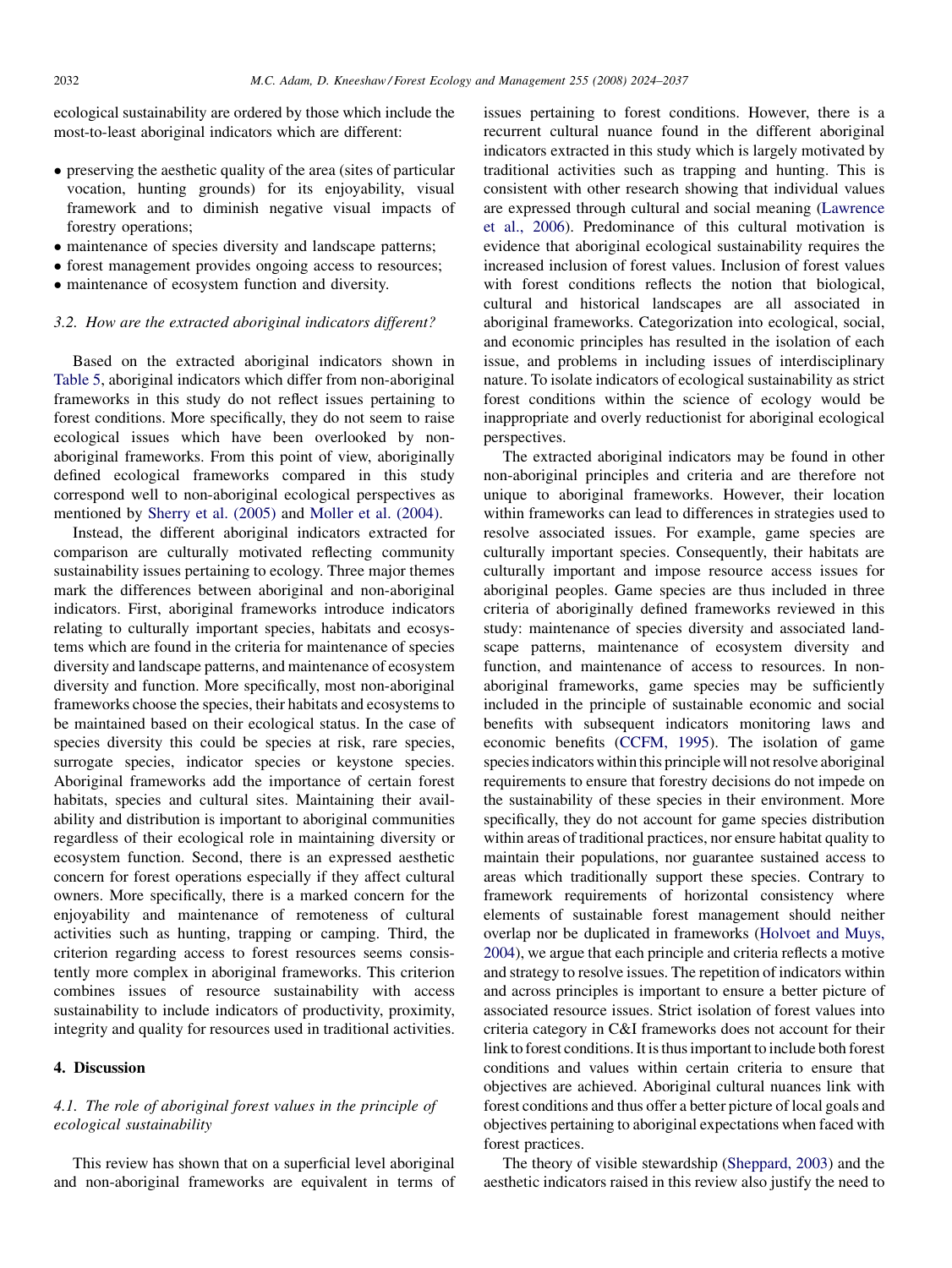include forest values. Their importance in forest management lies in their cultural-ecological correlation. [Hart \(2000\)](#page-12-0) identified beauty and life affirming qualities of nature as a good indicator for community sustainability. Aesthetics and ecological sustainability in forested areas generally correspond positively. [Sheppard et al. \(2001\)](#page-13-0) mention that people appreciate a healthy sustainable landscape if it matches certain biological or culturally determined preferences. He also argues that the more extensive the departure of forest management interventions from natural processes/conditions, the uglier it is perceived by people. Furthermore, aesthetics have been shown to be a determinant expression of cultural preferences. In effect, culture filters landscape perceptions [\(Berninger et al., in press\)](#page-11-0). An aesthetic reaction can be seen as: ''a set of inclinations, however intuitive or unconscious, which might influence the direction people choose not only in physical environment but also in other domains'' ([Nassauer, 1995\)](#page-12-0). Therefore culture and aesthetics, as well as ecology and aesthetics, are correlated. Culture and ecology are also correlated. Landscapes are cultural constructions and not simply compositions of biological diversity or physical terrain [\(Infield, 2001; Nassauer,](#page-12-0) [1995](#page-12-0)). Communities thus have physical expectations regarding outcomes of sustainable management. According to [Sheppard](#page-13-0) [\(2003\)](#page-13-0) and the theory of visible stewardship, forest management will not be perceived as sustainable forestry unless obvious and sustained commitment to people, their place, and the ecosystem under their control is demonstrated. Aesthetics can thus be seen as the medium by which culture and ecology interact. To communities, aesthetics is the physical manifestation of ecologically sustainable forest management. To ecology, it is the expression of cultural landscape preferences. Such links could resolve the reductionist and biocentric perceptions of C&I frameworks by creating connections between C&I hierarchical levels.

## 4.2. Integrating aboriginal forest values in the principle of ecological sustainability

During the review, it was believed that a larger proportion of qualitative indicators would be observed due to cultural motivations found in our extracted indicators. However, inclusion of indicators pertaining to forest values does not greatly affect the nature of indicators as shown in [Table 6](#page-10-0). On the contrary, the criterion for resource access in non-aboriginal frameworks focussed on qualitative indicators such as maintaining fair and secure access to resources, respecting clear ownership and use rights and maintaining traditional institutions related to resources. Aboriginal frameworks on the other hand made special attention to the resources they need to access and traditional methods by which they have been used (productivity, proximity, and quality). These different aboriginal indicators are in fact more quantifiable than nonaboriginal counterparts. Therefore concerns for the compatibility of indicators based on forest values versus those based on forest conditions may be unfounded if the issues translate to preferences for quantitative indicators which are more easily measured ([CCFM, 1995;](#page-12-0) [Kneeshaw et al., 2000\)](#page-12-0). It should also

be noted that the extracted aboriginal indicators which are qualitative [\(Table 6\)](#page-10-0) are motivated by concerns over traditional practices. These are based on a history of tradition which is organised by historical local institutions ensuring fair and secure access for all community members [\(Leroux et al., 2004\)](#page-12-0). The governing traditional institutions managing the landscape for traditional activities have been organised over generations. The nature of these indicators can thus be considered observable and measurable. Therefore, inclusion of forest values should not be presumed difficult or less effective for C&I frameworks.

# 4.3. The potential implications of integrating aboriginal forest values into forest management strategies

The extracted aboriginal indicators could influence the definition of conservation, maintenance and protection in forest management strategies. In some cases, although conservation of land is deemed a necessary step for maintenance of aboriginal culture, subsistence and traditional lifestyles ([Papatie, 2004](#page-13-0)), strict protection of important forest conditions may not account for other culturally motivated indicators. For example, monitoring and ensuring species diversity and ecosystem sustainability issues in protected areas alone does not accurately account for aboriginal needs such as hunting and trapping. Trap-lines are geographically organised according to traditional systems, and will only be as good as the species and habitat diversity they hold. It is impractical to attempt to conserve all trap-lines under protected areas as their areas may be too extensive and inhibit resource development over the whole territory. Furthermore, conservation may not be compatible with traditional activities which involve the extraction of resources such as trapping and hunting. If only partly conserved, development of protected areas may require the formation of new local institutions to organize community landuse patterns, if permitted within the protected areas. Also, conservation strategies devised to maintain and protect species and ecosystem diversity may need to be revised to ensure sustainability (quantity, quality and distribution as seen in [Table 5](#page-7-0)—the criteria for resource access) of culturally important species, habitats and ecosystems used in aboriginal traditional activities. Perhaps these issues may be best addressed by the use of appropriate silvicultural systems and forest management units compatible with traditional activities thus ensuring a proper forest habitat for the viability of important species and activities.

The inclusion of indicators pertaining to traditional activities will affect how forest managers use indicators. More specifically, indicators of forest values cannot be viewed as variables whose trends will only be observed after management decisions have been made. Because forest values set a context and picture of community goals and objectives, they need to be accounted for throughout management processes from inventory to monitoring phases. More specifically, these indicators exhibit temporal and spatial dynamics which may not respond at the same scale as the impacts of many forest management strategies. For example, in the criterion for resource access,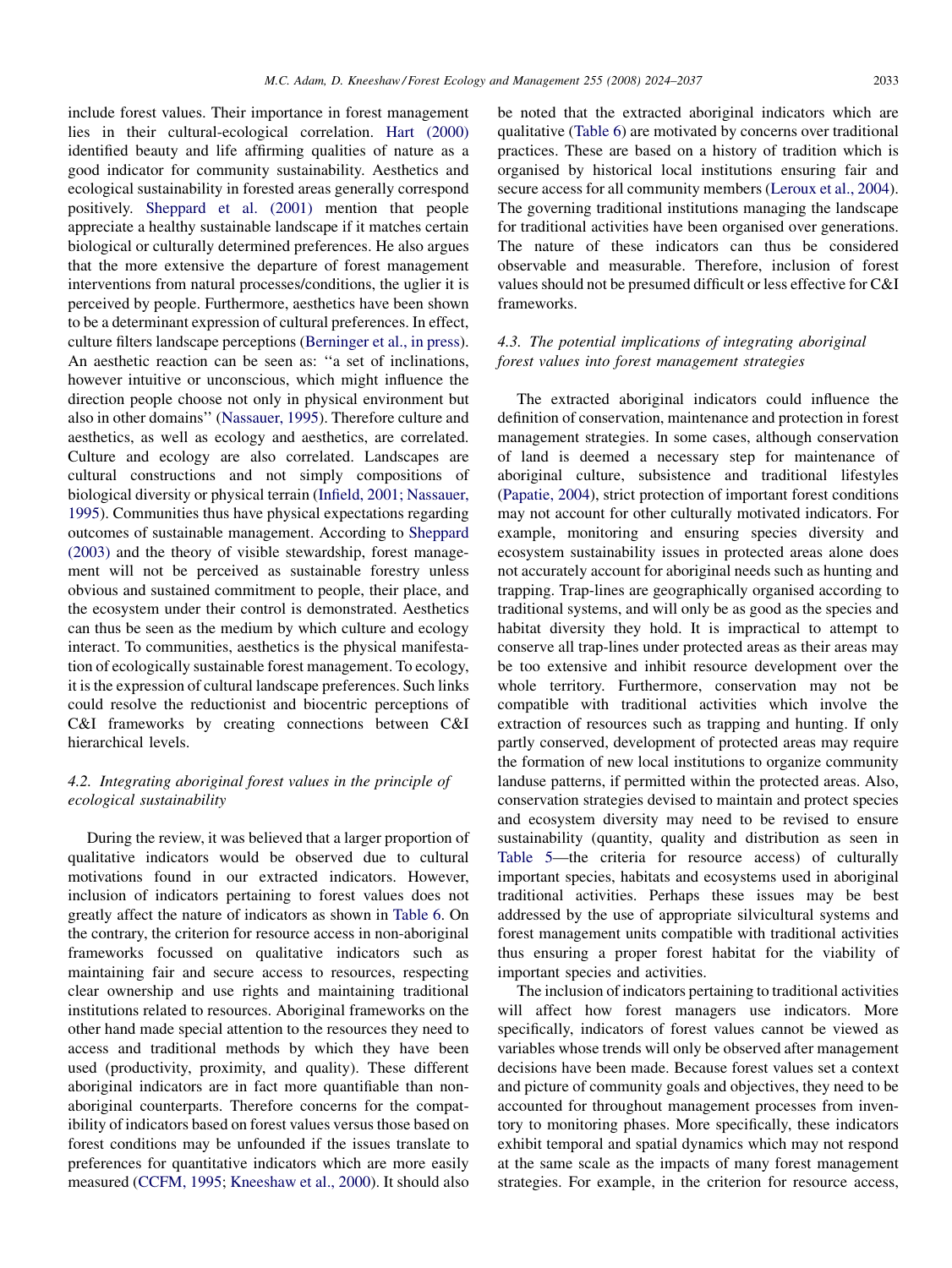<span id="page-10-0"></span>

| Table 6 |  |  |                                                                                                                                      |
|---------|--|--|--------------------------------------------------------------------------------------------------------------------------------------|
|         |  |  | List of potential verifiers for the unique aboriginal indicators to determine whether they are quantitative or qualitative in nature |

|                                 | Indicator                                                                                           | Potential verifiers                                               |                                           |                                         |                               |
|---------------------------------|-----------------------------------------------------------------------------------------------------|-------------------------------------------------------------------|-------------------------------------------|-----------------------------------------|-------------------------------|
| Quantitative $+$<br>qualitative | Use of traditional or community knowledge (TK)<br>of species occurrence, frequency and distribution | Degree of use of TK                                               | TK of species occurrence                  | TK of species<br>frequency              | TK of species<br>distribution |
| Quantitative                    | Protection of culturally important species                                                          | Population in protected areas                                     | List                                      |                                         |                               |
| Quantitative                    | Maintaining species diversity (biodiversity - interrelationship)                                    | Species richness and diversity                                    | Movement and migration                    |                                         |                               |
| Quantitative                    | Maximizing species availability                                                                     | Distribution of species                                           | Distribution of diversity                 |                                         |                               |
| Quantitative +<br>qualitative   | Conservation of specific important habitats and cultural sites                                      | Habitats in conservation areas                                    | List                                      | Cultural sites in<br>conservation areas |                               |
| Quantitative                    | Favor the diversity of species composition, and forest habitats                                     | Habitat diversity on landscape                                    | Species diversity on the<br>landscape     |                                         |                               |
| Quantitative $+$<br>qualitative | Monitor new knowledge and changes in traditional use patterns                                       | Population habits on land                                         | Percent land occupation<br>by activities  |                                         |                               |
| Quantitative                    | Protect hunting and trapping areas                                                                  | Hunting and trapping sites<br>are protected                       |                                           |                                         |                               |
| Qualitative                     | Ensure the quality of resources                                                                     | Animal and plant health                                           |                                           |                                         |                               |
| Quantitative +<br>qualitative   | Ensure the quality of the traditional resource use activities                                       | Visual                                                            | Size of land used                         | Remoteness                              |                               |
| Quantitative                    | Ensure proximity of resources                                                                       | Monitor species and habitat<br>condition in traditional use lands | Distance to traditional<br>practice sites |                                         |                               |
| Quantitative +<br>qualitative   | Diminish the negative visual impacts of forestry operations                                         | Buffers along protected areas,<br>buffers along harvested areas   | Alternative silvicultural<br>techniques   | Site restoration:<br>greening $up$      |                               |
| Qualitative                     | Consult with cultural owners to modify operations such<br>that they are acceptable                  | Traditional landuse patterns                                      | Participation                             |                                         |                               |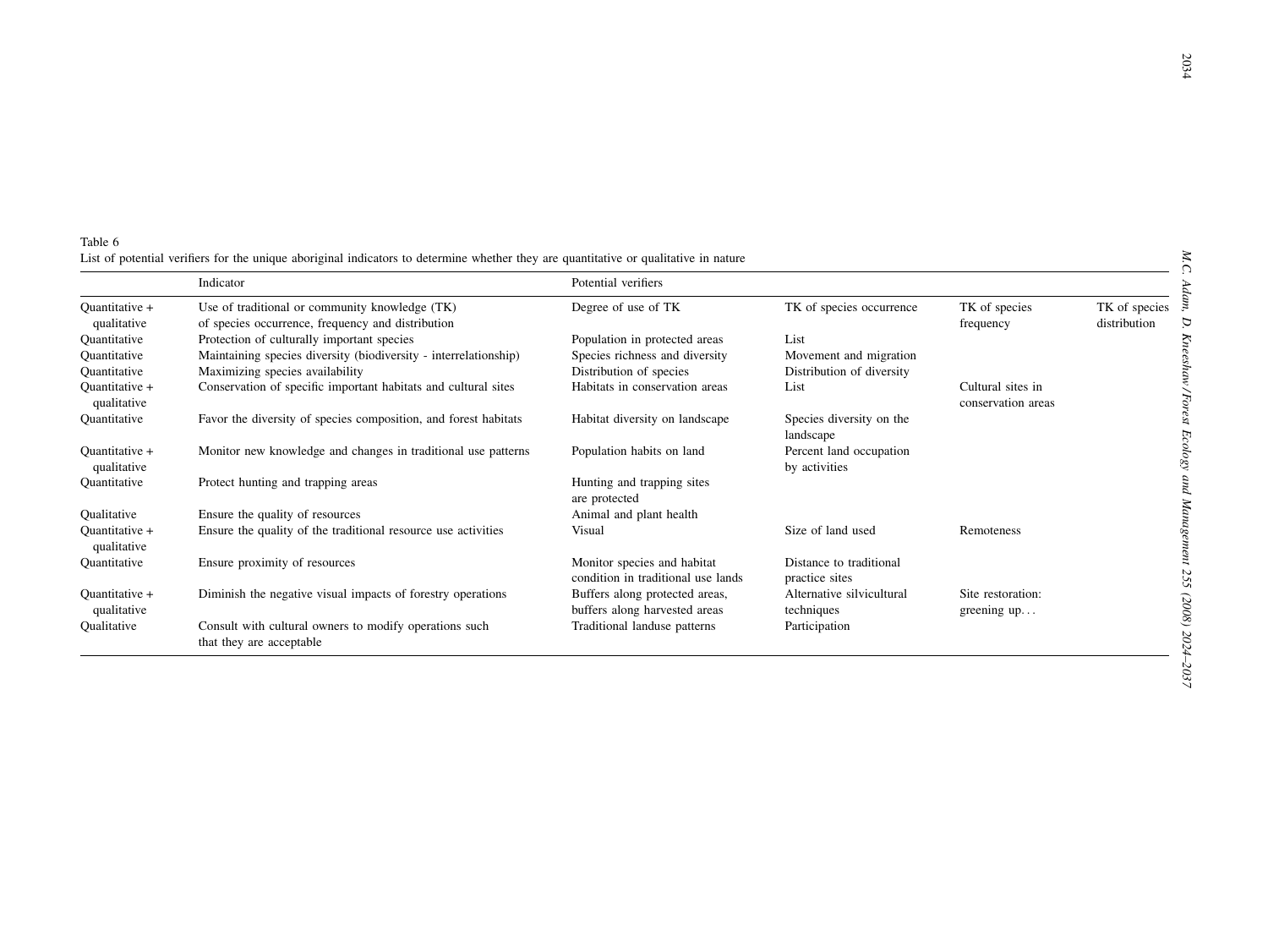<span id="page-11-0"></span>aboriginal issues are dominated by the expected effects of forestry operations on species relocation. Although some resource species may benefit from forestry operations, species distribution patterns will change according to forestry operations and may not be advantageous to traditional activities. For example, aboriginal people are concerned with moose population distribution following forestry operations [\(Jacqmain, 2005\)](#page-12-0). To some degree, moose populations can profit from forestry operations such as clear cutting because the shrub layer diversity of recent cutovers provides a good source of food. Although a typical moose range will vary in habitat type, moose range will occupy 20–25% recent cutovers [\(Potvin et al., 1999](#page-13-0)). However, moose spatial distribution patterns may change such that family hunting grounds become less productive depending on the location of recent cutovers. It is therefore important to aboriginal communities that traditional activities persist under changing spatial parameters such as the population distribution patterns of important species. More species, more habitats and more ecosystems need to be considered when prescribing forest harvest plans. Extracted aboriginal indicators therefore offer new tools to managers to organise forest practices in accordance with traditional practices.

Also, rather than focusing on each forest value as conservation issues, multiple-use forestry strategies seeking to understand and maintain the role of traditional activities under a changing landscape could be used. Conservation of aboriginal patterns of activities may ensure the continuity of traditional activities. It may thus be worth including community landuse patterns and traditional activities in inventories to ensure that they are accurately monitored. Although historically and traditionally relevant, they are not static. The practice of traditional activities will vary amongst generations ([Natcher](#page-12-0) [et al., 2005; Nassauer, 1995](#page-12-0)). Understanding these landuse patterns over time will help determine priority areas for community needs. Therefore, forestry operations will also be affected with increased parameters to inventory in order to identify available land for harvesting such that management is more holistic.

Traditional activities are not limited by the description of their component parts and distribution across a community's territory. The sustainability of the ''experience'' of traditional activities also needs to be considered and maintained such as conservation of remoteness and enjoyability (as noted by the aesthetic indicators extracted in [Table 5](#page-7-0)). In this review, the criteria for preserving an area's aesthetic quality was expressed by the need for buffers, corridors, alternative silvicultural techniques, harvested site restoration and maximizing continuous forest cover in areas which are used or in close contact to communities. Some changes may be imposed on silvicultural techniques and planning of harvest sites to minimize aesthetic impacts near cultural owners and ensure that community "experience" of traditional activities is minimally affected.

#### 5. Conclusion

In this review, analysis of non-aboriginal C&I frameworks is in agreement with the general conclusions of [Parrotta and](#page-13-0) [Agnoletti \(2007\)](#page-13-0) in that they fail to address particular values and needs of aboriginal cultures. More specifically, aboriginal ecological indicators extracted in the aboriginal frameworks of this study demonstrate an expressed need to incorporate aboriginal forest values which stem from a different worldview than that which traditionally governs forestry. Aboriginal community relationship to land is closely tied to their culture, tradition and subsistence methods [\(Davidson-Hunt and](#page-12-0) Berkes, 2003; Karjala et al., 2004; Lévesque and Montpetit, [1997\)](#page-12-0).

C&I frameworks prove to be a valuable medium within which social values merge with scientific knowledge of environmental conditions to monitor and influence trends in forest practices. As shown in this review, the impact these aboriginal indicators may have on forestry strategies offers an avenue for changes in forest practices which better consider aboriginal environmental perspectives. In the principle of ecological sustainability both forest values and conditions should be included but be explicit in their goals. The inclusion of forest values offers a holistic approach whereby conditions and values are included in C&I frameworks to resolve sustainability issues. This agrees with [Yamasaki et al. \(2001\)](#page-13-0) who argue that forest values should be included in order to create a better picture of local environmental contexts.

The inclusion of forest values with forest conditions in C&I frameworks may resolve associated criticisms of reductionism by preventing the isolation of principles into strict ecological, social and economic issues of sustainability. Comparison between aboriginal and non-aboriginal ecological indicators serves as a justification for potential development and integration between ecology and culture, as well as ecology and community. The explicit inclusion of forest values with forest conditions may serve to connect what otherwise has been criticised as a long list of unconnected indicators [\(Kneeshaw](#page-12-0) [et al., 1999](#page-12-0)). For example, the extracted indicators agreed with the theory of visible stewardship ([Sheppard, 2003\)](#page-13-0) thus showing a need to physically express sustainable forest management according to community expectations. Aboriginal forest values were also shown to be quantifiable and thus their inclusion in C&I frameworks seems justifiable from a strategic perspective.

In conclusion, C&I frameworks offer a valid platform to include aboriginal values and needs. What remains to be answered is how these values will be translated into effective management strategies which respect and integrate aboriginal issues.

#### References

- Assembly of the First Nations of Quebec and Labrador (FNQLSD), 2004. OPMVPN Forestry Tool Box (Steve Morel). URL: [http://www.iddpnql.ca.](http://www.iddpnql.ca/)
- Bass, S., 2002. Application of criteria and indicators to support sustainable forest management: some key issues. In: Raison, R.J., Brown, A.G., Flinn, D.W. (Eds.), Criteria and Indicators for Sustainable Forest Management. IUFRO Research Series 7. CABI Publishing, Oxford, pp. 19–37.
- Berninger, K., Kneeshaw, D., Messier, C. The role of cultural models in local perceptions of SFM—differences and similarities of interest groups from three boreal regions. J. Environ. Manage., in press.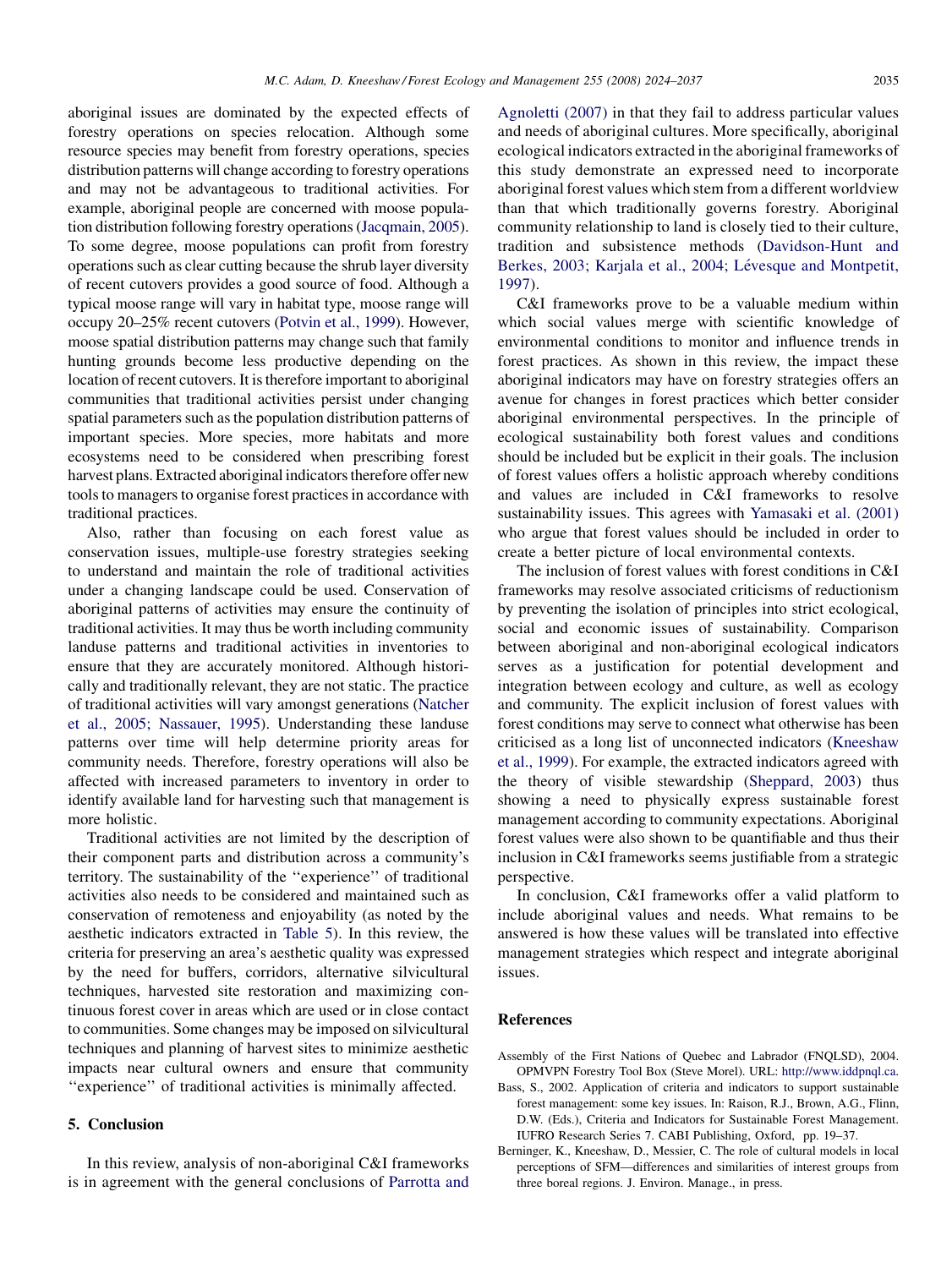- <span id="page-12-0"></span>Bhattacharya, A.K., Basnyat, B., 2003. Empowering people through Joint Forest Management: a study from Madhya Pradesh (India). Int. Forestry Rev. 5 (4), 370–378.
- Bradshaw, B., 2003. Questioning the credibility and capacity of communitybased resource management. Can. Geogr. 47 (2), 137–150.
- Bunnell, F.L., Huggard, D.J., 1999. Biodiversity across spatial and temporal scales: problems and opportunities. Forest Ecol. Manage. 115, 113–126.
- Canadian Council of Forest Ministers (CCFM), 1995. Defining sustainable forest management: a Canadian approach to criteria and indicators. Canadian Council of Forest Ministers, Ottawa, Canada. URL: [http://](http://www.ccfm.org/ci/framain_e.html) [www.ccfm.org/ci/framain\\_e.html](http://www.ccfm.org/ci/framain_e.html).
- Canadian model forest network, 2000. A User's Guide to Local Level Indicators of Sustainable Forest Management: Experiences from the Canadian Model Forest Network. NRCAN, Ottawa.
- Carabelli, E., Bigsby, H., Cullen, R., Peri, P.L., 2007. Measuring sustainable forest management in Tierra del Fuego, Argentina. J. Sust. Forestry 24 (1), 85–108.
- Castañeda, F., 2000. Criteria and indicators for sustainable forest management: international processes, current status and the way ahead. Unasylva 51 (203), 34–40.
- Clark, W.C., Dickson, N.M., 2003. Sustainability science: the emerging research program. Proc. Natl. Acad. Sci. U.S.A. 100 (14), 8059–8061.
- Coombes, B., 2007. Defending community? Indigeneity, self-determination and institutional ambivalence in the restoration of Lake Whakaki. Geoforum 38 (1), 60–72.
- Côté, M.-A., Bouthillier, L., 2002. Assessing the effect of public involvement processes in forest management in Quebec. Forest Pol. Econ. 4, 213–225.
- Crown Five Year Operating Plan Forest Management District 19A (2003– 2008), 2002. Appendix C: Environmental Protection Guidelines for Ecologically & Culturally Based Forest Management in District 19: Stand Level Operation. URL: [http://www.env.gov.nl.ca/env/Env/EA%202001/Projec](http://www.env.gov.nl.ca/env/Env/EA%25202001/Project%2520Info/1062.htm)[t%20Info/1062.htm](http://www.env.gov.nl.ca/env/Env/EA%25202001/Project%2520Info/1062.htm).
- Crown Five Year Strategy Plan Forest Management District 19A (2003–2008), 2002. Appendix C: Environmental Protection Guidelines for Ecologically & Culturally Based Forest Management in District 19: Stand Level Operation. URL: [http://www.env.gov.nl.ca/env/Env/EA%202001/Project%20Info/](http://www.env.gov.nl.ca/env/Env/EA%25202001/Project%2520Info/1062.htm) [1062.htm.](http://www.env.gov.nl.ca/env/Env/EA%25202001/Project%2520Info/1062.htm)
- Davidson-Hunt, I., Berkes, F., 2003. Learning as you journey: Anishnaabe perception of social-ecological environments and adaptive learning. Conserv. Ecol. 8 (1), 5.
- Ettenger, K. and local elders, hunters and tallymen, 2002. Muskuuchii: Protecting a Traditional Iyiyuuch Wildlife Preserve and Sacred Site. URL: [http://](http://www.gcc.ca/pdf/ENV000000006.pdf) [www.gcc.ca/pdf/ENV000000006.pdf](http://www.gcc.ca/pdf/ENV000000006.pdf).
- First Nation of Québec and Labrador sustainable development institute, 2006. First Nation of Québec and Labrador Sustainable Development Strategy. URL: [http://www.iddpnql.ca/fichiers/strategy\\_2006.pdf](http://www.iddpnql.ca/fichiers/strategy_2006.pdf).
- Forest stewardship council (FSC) Canada Working group, 2004. National Boreal Standard. Forest Stewardship Council Toronto, Canada. URL: [http://www.fsccanada.org/pdf\\_document/BorealStandard\\_Aug04.pdf.](http://www.fsccanada.org/pdf_document/BorealStandard_Aug04.pdf)
- Gladu, J.P., Watkinson, C., 2004. Measuring sustainable forest management: a compilation of aboriginal indicators. (DRAFT) A Report for the Canadian Model Forest Network-Aboriginal Strategic Initiative.
- Grainger, S., Sherry, E., Fondahl, G., 2006. The John Prince Research forest: evolution of a co-management partnership in northern British Columbia. Forestry Chronicle 82 (4), 484–495.
- Hart, 2000. Hart Environmental Data. URL: [http://www.sustainablemeasures.](http://www.sustainablemeasures.com/) [com/](http://www.sustainablemeasures.com/) North Andover, MA.
- Hartanto, H., Lorenzo, M.C.B., Frio, A.L., 2002. Collective action and learning in developing a local monitoring system. Int. Forestry Rev. 4 (3), 184–195.
- Hawley, A.W.L., Sherry, E.E., Johnson, C.J., 2004. A biologists perspective on amalgamating traditional environmental knowledge and resource management. BC J. Ecosyst. Manage. 5 (1), 36–50.
- Hickey, C.G., Nelson, M., 2005. Partenariat entre les premières nations et le secteur forestier: une enquête national. Réseau de gestion durable des forêts, Edmonton (Alberta), 34 pp.
- Hoekstra, T.W., Allen, T.F.H., Kay, J., Tainter, J.A., 1998. Criteria and indicators for ecological and social system sustainability; with system management objectives. In: North America test of criteria and indicators of

sustainable forestry. USDA Forest service: Inventory and Monitoring institute.

- Holvoet, B., Muys, B., 2004. Sustainable forest management worldwide: a comparative assessment of standards. Int. Forestry Rev. 6 (2), 99– 122.
- Infield, M., 2001. Cultural values: a forgotten strategy for building community support for protected areas in Africa. Conserv. Biol. 15 (3), 800–802.
- International Council for Science (ICSU), 2002. Report of the Scientific and Technological Community to the World Summit on Sustainable Development. URL: [www.icsu.org/Library/WSSD-Rep/Vol1.pdf.](http://www.icsu.org/Library/WSSD-Rep/Vol1.pdf)
- Jacqmain, H., 2005. The Moose Habitat Project: Midterm Report 2004–2005 Presented to the Waswanapi Cree Model Forest and Ministry of Natural Resources, Wildlife and Parks.
- Karjala, M.K., Dewhurst, S.M., 2003. Including aboriginal issues in forest planning: a case study in central interior British Columbia, Canada. Landscape Urban Plann. 64, 1–17.
- Karjala, M.K., Sherry, E.E., Dewhurst, S.M., 2004. Criteria and indicators for sustainable forest planning: a framework for recording Aboriginal resource and social values. Forest Pol. Econ. 6, 95–110.
- Kneeshaw, D.D., Leduc, A., Drapeau, P., Gauthier, S., Paré, D., Doucet, R., Carignan, R., Bouthillier, L., Messier, C., 1999. Development of integrated ecological standards of sustainable forest management at an operational scale. Working Paper 1999–21 for Sustainable Forest Management Network.
- Kneeshaw, D.D., Leduc, A., Drapeau, P., Gauthier, S., Paré, D., Carignan, R., Doucet, R., Bouthillier, L., Messier, C., 2000. Development of integrated ecological standards of sustainable forest management at an operational scale. Forestry Chronicle 76 (3), 481–493.
- Lawrence, A., Paudel, K., Barnes, R., Malla, Y., 2006. Adaptive value of participatory biodiversity monitoring in community forestry. Environ. Conserv. 33 (4), 325–334.
- Leroux, J., Chamberland, R., Brazeau, E., Dubé, C., 2004. Au pays des peaux de chagrin: occupation et exploitation territoriales à Kitcisakik (Grand-Lac-Victoria) au XXe siècle. Les Presses de l'Université Laval, Le Musée Canadien des Civilisations, Québec, Canada.
- Lévesque, C., Montpetit, C., 1997. Toward the integrated and sustainable management of forestry activities in Eeyou Astchee: the development of a body of cultural, social and economic criteria and indicators. James Bay Advisory Committee on the environment, INRS Ouébec.
- Lewis, J.L., Sheppard, S.R.J., 2006. Culture and communication: can landscape visualization improve forest management consultation with indigenous communities? Landscape Urban Plann. 77 (3), 291–313.
- McCool, S.F., Stankey, G., 2001. Representing the future: a framework for evaluating the utility of indicators in the search for sustainable forest management. In: Brown, A.G., Flinn, D.W. (Eds.), Criteria and Indicators for Sustainable Forest Management. IUFRO Research Series No. 7. CABI Publishing, Oxford.
- Mendoza, G.A., Prabhu, R., 2000. Multiple criteria decision making approaches to assessing forest sustainability using criteria and indicators: a case study. Forest Ecol. Manage. 131 (1–3), 107–126.
- Moller, H., Berkes, F., O'Brian Lyver, P., Kislalioglu, M., 2004. Combining science and traditional ecological knowledge: monitoring populations for co-management. Ecol. Soc. 9 (3), 2.
- Murali, K.S., Jagannatha Rao, R., Sudha, P., Sangeetha, G., Murthy, I.K., Ravindranath, N.H., 2003. Evaluation studies of Joint Forest Management in India: social and institutional implications. Int. J. Environ. Sust. Dev. 2 (1), 19–35.
- Nassauer, J.I., 1995. Culture and changing landscape structure. Landscape Ecol. 10 (4), 229–237.
- Natcher, D.C., Hickey, C.G., 2002. A criteria and indicators approach to community development. Sustainable forest management network. Working Paper 2002–2.
- Natcher, D.C., Davis, S., Hickey, C.G., 2005. Co-management: managing relationships, not resources. Hum. Organ. 64 (3), 240–250.
- National Aboriginal Forestry association (NAFA), 1993. Strategy: Forest Land and Resources for Aboriginal Peoples. An intervention Submitted to the Royal Commission on Aboriginal Peoples. Ottawa, Ontario. URL: [http//](http//www.nafaforestry.org/publications) [www.nafaforestry.org/publications](http//www.nafaforestry.org/publications).